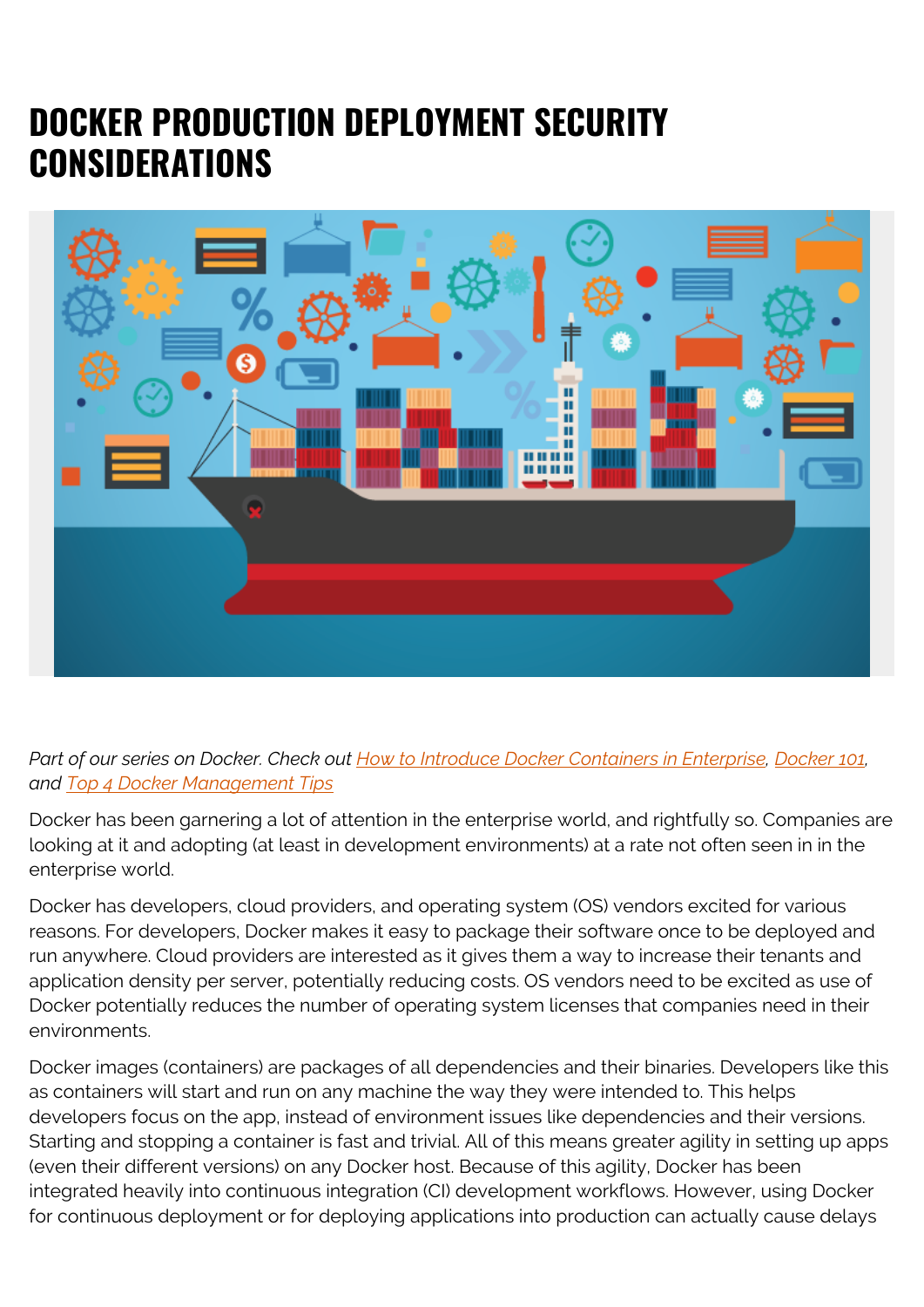because of the many security considerations that exist for production.

The security considerations can be split into two major components:

#### 1. **Host Machine/OS:**

Even though Docker containers are isolated from one another using *cgroups* and *namespaces*, they still interact with the host OS kernel through the Docker daemon. Not properly secured, this creates the potential for a hacker to use one container to gain access to all of the other containers on the same Docker host.

Docker has a great [write-up on security](https://docs.docker.com/engine/security/security/) that describes how Docker interacts with the host OS kernel and the related security best practices. This covers how to ensure users are set up in containers, why it's a bad idea to expose the Docker daemon REST API over http, and how to use kernel security features like Security-Enhanced Linux (SELinux), etc.

Because the Docker host is an operating system, it must be updated regularly with patches and configurations to ensure that it contains no security vulnerabilities. BMC's BladeLogic Server Automation can help set up Compliance and patching to ensure that the host OS is compliant.

The Center for Internet Security (CIS) has also published the CIS Docker benchmark that can be used to run compliance and to correct issues with the host OS. You can create a *component template* in BMC BladeLogic Server Automation to check and correct the host OS and Docker daemon configurations.

#### 2. **Docker Images:**

One of the key values of Docker is a layered approach that makes it very easy to bundle the application along with required dependencies (packages) into a Docker image, which can then be run on a Docker host. Once a developer creates a Docker image, it can then be published to a Docker registry for download and reuse. These registries can be private or public, much like the Docker Hub registry which contains thousands of images which have been downloaded millions of times.

Developers and IT operations need to ensure that packages in these images do not have any security vulnerabilities, and if found, are quickly updated or patched. In a virtualized environment, live virtual machines can be updated through patching, configuration changes or application updates. In contrast, when a Docker image needs to be updated, the base image and/or the Dockerfile must be corrected, and then the image must be rebuilt and redeployed.

### **Conclusion:**

Docker is a very exciting virtualization technology that has the potential to change the way that data centers deploy software and continuously update applications. However, before Docker can move into production environments, companies need to develop appropriate policies and procedures to identify and remediate security vulnerabilities. Unlike traditional virtual machine environments, where each VM contains an isolated operating system, Docker containers utilize the same host operating system and are thus not isolated from one another.

In addition, for many companies, changing their update process from simply patching a virtual machine to patching a Docker image, redeploying the image, and then updating the registry can be challenging. How do they ensure that Docker containers are scanned for vulnerabilities? How do they automate the updates across their environment? How do they ensure that only patched and